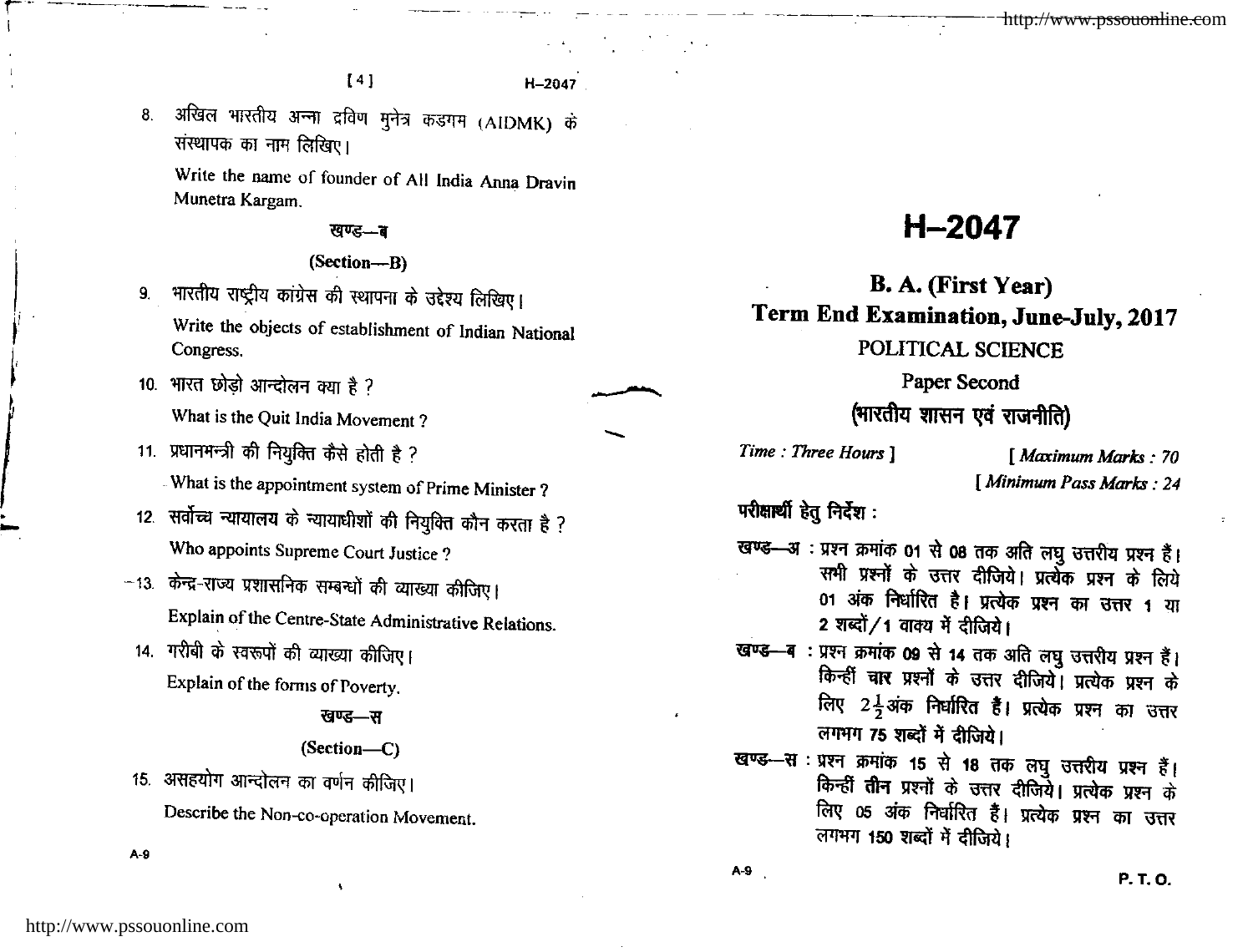http://www.pssouonline.com

H-2047

- खण्ड-द : प्रश्न क्रमांक 19 से 22 तक अर्द्ध दीर्घ उत्तरीय प्रश्न हैं। किन्हीं दो प्रश्नों के उत्तर दीजिये। प्रत्येक प्रश्न के लिए 10 अंक निर्धारित हैं। प्रत्येक प्रश्न का उत्तर लगभग 300 शब्दों में दीजिये।
- खण्ड--इ : प्रश्न क्रमांक 23 एवं 24 दीर्घ उत्तरीय प्रश्न हैं। किसी एक प्रश्न का उत्तर दीजिये। प्रत्येक प्रश्न के लिए 17 अंक निर्धारित हैं। प्रत्येक प्रश्न का उत्तर लगभग 700 शब्दों में दीजिये।

**Instructions for Candidate:** 

- Section-A: Question Nos. 01 to 08 are very short answer type questions. Attempt all questions. Each question carries 01 mark. Answer each of these questions in 1 or 2 words/1 sentence.
- Section-B: Question Nos. 09 to 14 are very short answer type questions. Attempt any four questions. Each question carries  $2\frac{1}{2}$  marks. Answer each of these questions in about 75 words.
- Section-C: Question Nos. 15 to 18 are short answer type questions. Attempt any three questions. Each question carries 05 marks. Answer each of these questions in about 150 words.
- Section-D: Question Nos. 19 to 22 are half long answer type questions. Attempt any two questions. Each question carries 10 marks. Answer each of these questions in about 300 words.
- Section-E: Question Nos. 23 and 24 are long answer type questions. Attempt any one question. Each question carries 17 marks. Answer each of these questions in about 700 words.

 $131$ 

#### खण्ड—अ

### (Section-A)

- थियोसोफिकल सोसायटी के संस्थापक कौन थे ?  $1<sup>1</sup>$ Who was the founder of Theosophical Society?
- भारतीय संविधान के निर्माण में कितने दिन लगे ?  $\overline{2}$

How many days sensed in composition of Indian **Constitution?** 

- वर्तमान में नागरिकों को कितने मूल अधिकार प्राप्त हैं ?  $3<sub>l</sub>$ How many Rights are to citizens in present?
- नीति निदेशक सिद्धान्तों का उल्लेख भारतीय संविधान के किस  $\overline{\mathbf{A}}$ भाग में है ?

In which part is mentioned Directive Principles in **Indian Constitution?** 

- भारतीय राष्ट्रपति का निर्वाचन किस पद्धति से होता है ?  $5.$ What method is used for the Election of Indian President?
- 6. लोकसभा के अध्यक्ष की नियुक्ति कौन करता है ?

Who appoints of the Speaker of the Lok Sabha?

7. राज्य का वित्त विधेयक किस सदन से प्रस्तावित होता है ? In which Chamber (House) is the Finance Bill of the state proposed?

P. T. O.

 $A-9$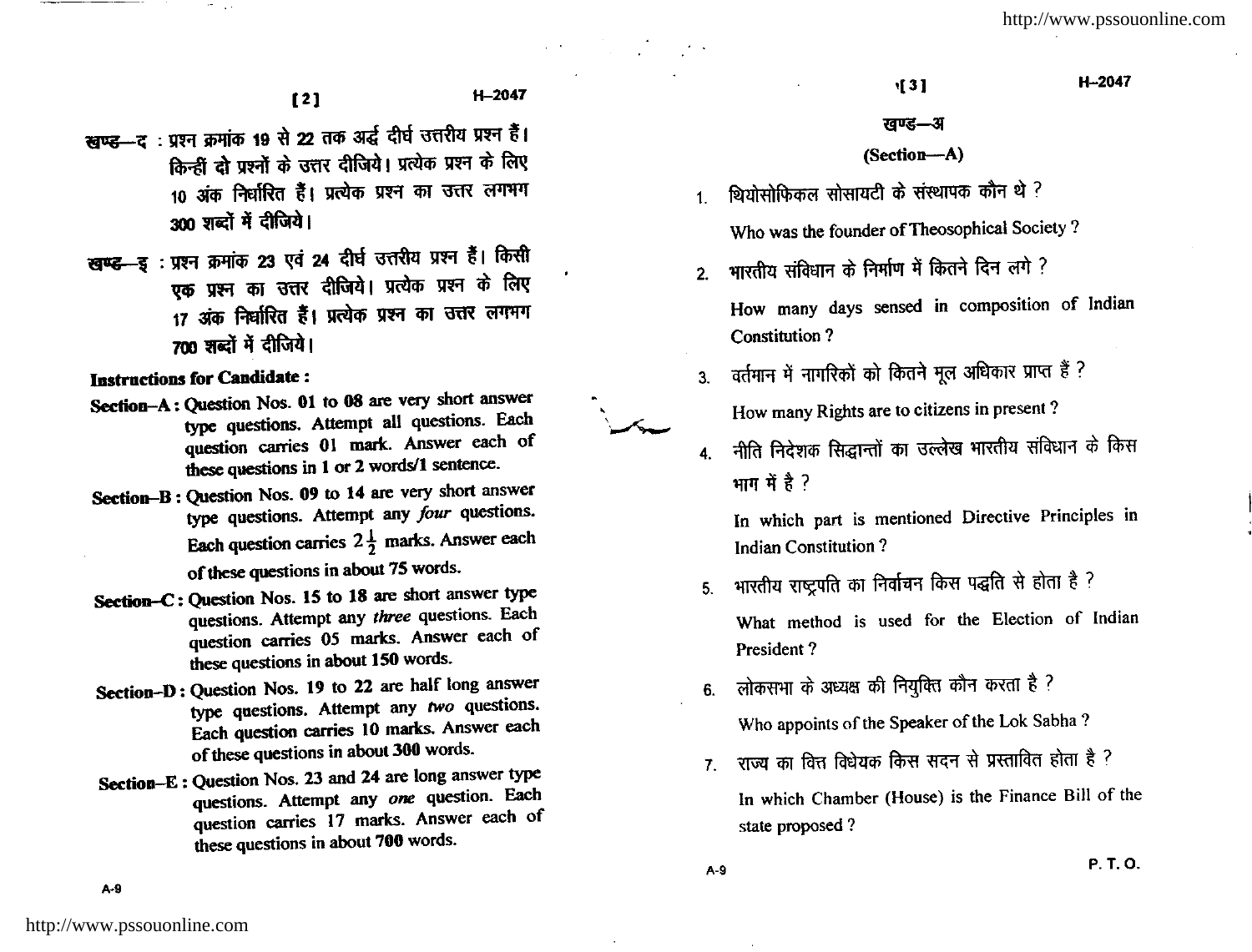### r [51 H-2047

- 16. भारत में संविधान सभा की अवधारणा का विकास समझाइये। Explain the development of concept of Constituent Assembly in lndia.
- 17. चुनाव आयोग की संवैधानिक व्यवस्थाओं का उल्लेख कीजिए ।

Mention the constitutional system of Election Commission.

18. भारतीय नागरिकों के मौलिक कर्त्तव्यों का वर्णन कीजिए। Describe the Fundamental Duties of Indian Citizens.

#### खण्ड—ट

#### (Section-D)

- 19. राज्य नीति के निर्देशक तत्वों की विवेचना कीजिए। Discuss the Directive Principles of State policy.
- 20. सर्वोच्च न्यायालय की शक्तियों एवं अधिकारों का वर्णन कीजिए।

Describe the powers and functions of Supreme Court.

21. राज्य व्यवस्थापिका में विधि निर्माण की प्रक्रिया की विवेचना कीजिए।

Discuss the law making process in State Legislature.

22. भारतीय राजनीति में जाति की भूमिका समझाइये। Explain the role of caste in the Indian Politics.

 $A-9$  **P. T. O.**